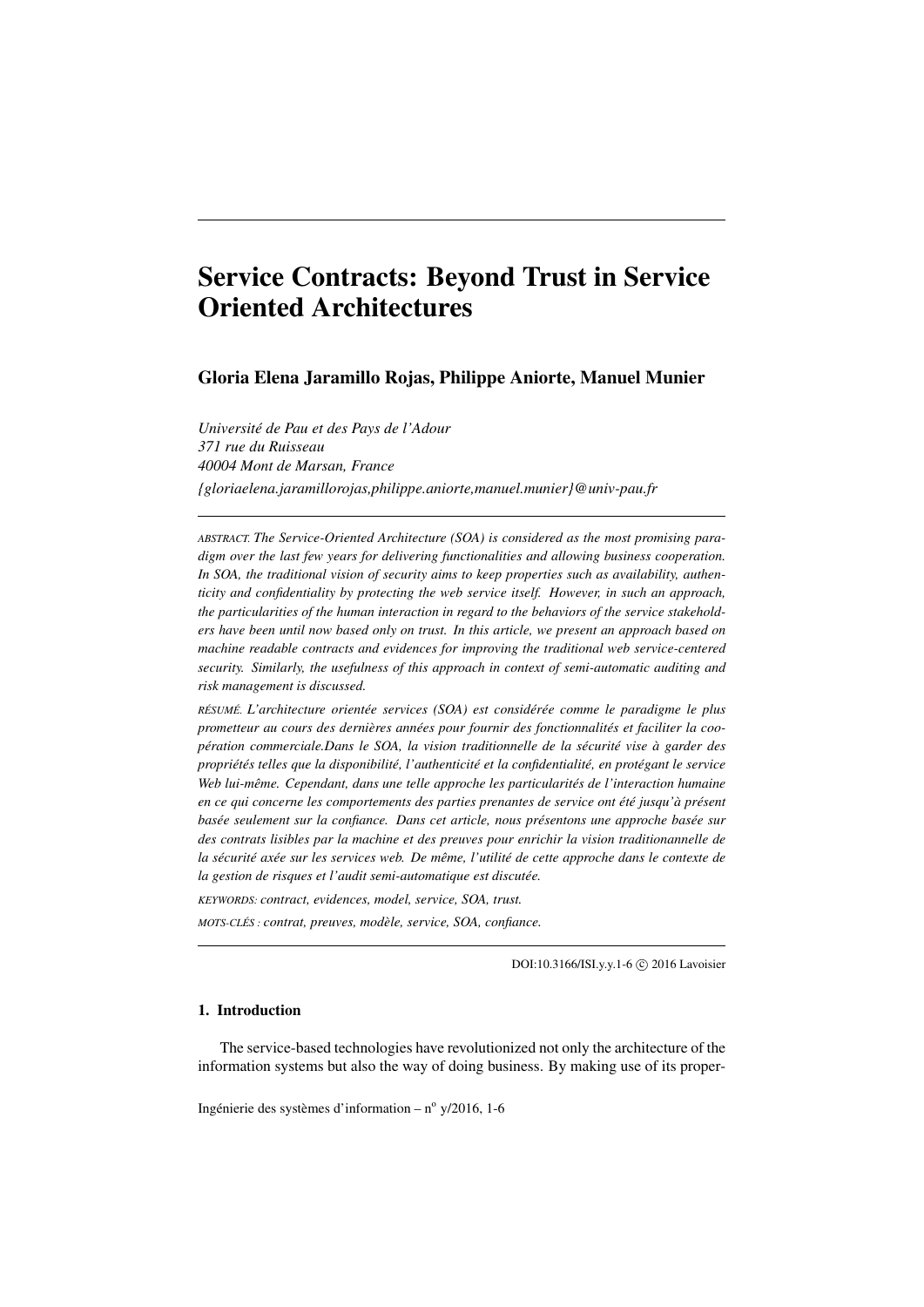### 2 ISI. Volume  $y - n^{\circ} y/2016$

ties of transparency, integration and loose coupling, the Service Oriented Architectures (SOA) fill the gap between the managerial need of adaptation to the rapid changes of markets and the information systems that support the business logic. Therefore, new paradigms of interaction between clients and providers mediated by the services are created based on dynamism and trust.

Just a few decades ago, when someone committed to provide a service, pledging his word was enough to believe that the provider will act in good faith in regarding to the provision of the service according to the client needs and expectations. Nowadays, this practice is reflected in the provision of services via web services and the cloud by creating plain text documents about the way in which the service should be used; that is to say, commitments, obligations and guarantees about the service itself and its provision. In this context, service stakeholders trust that all the parties involved in the service provision will act as stipulated in those governing documents. It has give rose to models of trust-reputation in which the latter is negatively affected if one of the parties loses trust in other party due to breaches in the agreed document. Even if we consider that trust is an important component of both the service provision, and the relation between clients and providers, it is also needed to have more concrete information, which we call *evidences*, to support the compliance with the agreed commitments. Our approach relies therefore in the formalization and modeling of a machine-readable document governing the service provision, which we call *service contract*, and *evidences* which proves compliance with the commitments and guarantees established in the contract. An overview of our approach is presented in Section 2, while its building blocks are further detailed in Sections 3 and 4. An analysis of the usefulness of this approach applied to some aposteriori processes such as auditing and risk management is discussed in Section 5. Finally, the conclusions and future work are presented in Section 6.

# 2. Approach Overview

Our approach takes as basis security models, of both web services and information systems in general. On the one hand, we address the description, as precisely as possible, of the requirements and wishes on the service stakeholders in order to create policies that regulate the service provision and the stakeholders behavior. On the other hand, we aim to collect evidences and create a log that guarantees the compliance with the defined policy. That collected information is later semi-automatically analyzed in order to draw conclusions useful for the decision-making process, for instance, to identify wronged parties, to find patterns for recurring policy violations, to apply penalties, or to modify the policy.

Traditionally, talking about security in information systems refers to keeping properties such as availability, authenticity and confidentiality, which addresses the security of either the system or the information. Current security models (Layouni, Pollet, 2009) (Mustapha *et al.*, 2012) (Bensaidi *et al.*, 2012) are able to define policies in interorganizational environments, focusing on trust and penalties. These models, although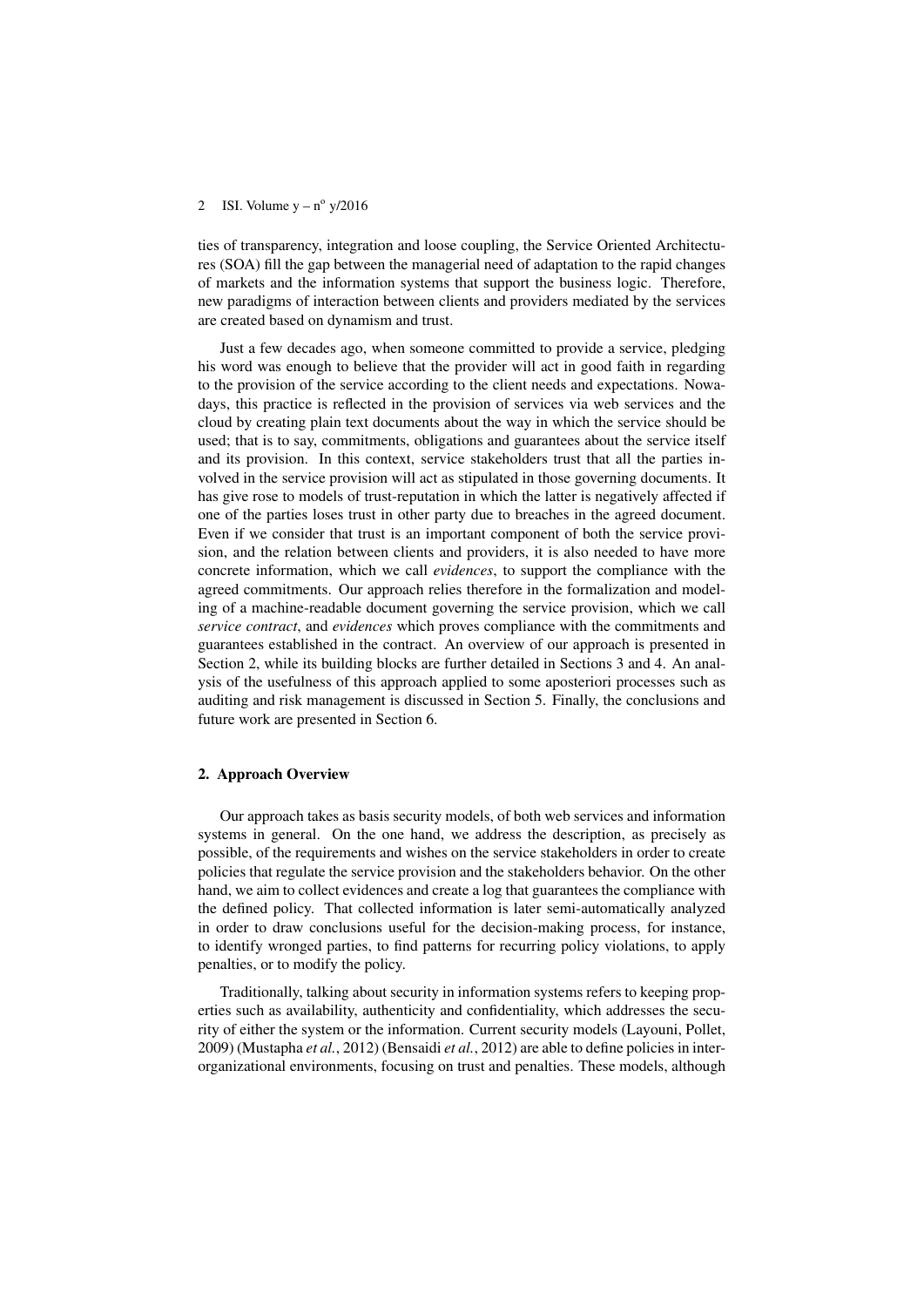based on a first-order logic formalism, focus on the definition of rules considering single observable actions carried out by the stakeholders, such as write and read. Conversely, Service Level Agreements (SLA) are machine-readable documents able to act as a governing document by creating legal obligations and specifying guarantees about the service (Nepal *et al.*, 2008) (Guidara *et al.*, 2012) (Kearney *et al.*, 2010). The main drawback of the most SLAs is its limited expressiveness for representing guarantees which are not associated to the web service performance.

Consequently, our approach is based on two main components, namely: a machine readable document able to represent policies governing the interaction between service stakeholders, which a richer expressiveness than SLAs, and a log containing evidences about the compliance with the service policy.

#### 3. Service Contract

Service contracts are defined in our approach as machine readable documents reflecting the commitments and obligations of the stakeholders, with a higher expressiveness than SLAs. In this regard, our contribution relies on a formal representation of high-level non-functional service guarantees. Thus, we narrowed down the scope of our approach to only two contractual parties: a service provider and a service client in a Business-to-Business scenario.

For the modeling of our service contract, the following issues showed up due to the fact we move to a high-level definition of policies:

– The commitments and obligations should be clear for both the client and provider in order to avoid misunderstandings which might lead to violations.

– The policy contained in the contract should be based on a representation able to map the knowledge of each organization (regarding mainly the wishes and expected behavior of the external stakeholders) into a representation understandable for the machine.

The aforementioned requirements motivated us to using semantics and its underlying DL formalism for the representation of our contract. The methodology followed for the construction of our machine-readable contract model is presented in detail in (Jaramillo *et al.*, 2015). Basically, we created a collection of contracts and we manually identified the terms belonging to our specific domain as well as the relations among those terms in order to mapped them into the classes and properties of our ontology-based model. For the sake of simplicity, some relations were omitted in Figure 1.

The contract model is composed of two main components. A first component which uses the OWL language for describing the semantic of the concepts described in the contract. Particularly, we associate attributes in the form of triples <*element,*  $attribute$ ,  $value$  to the definition of the contractual concepts. The second component is the contractual policy, which uses the SWRL language for describing the rules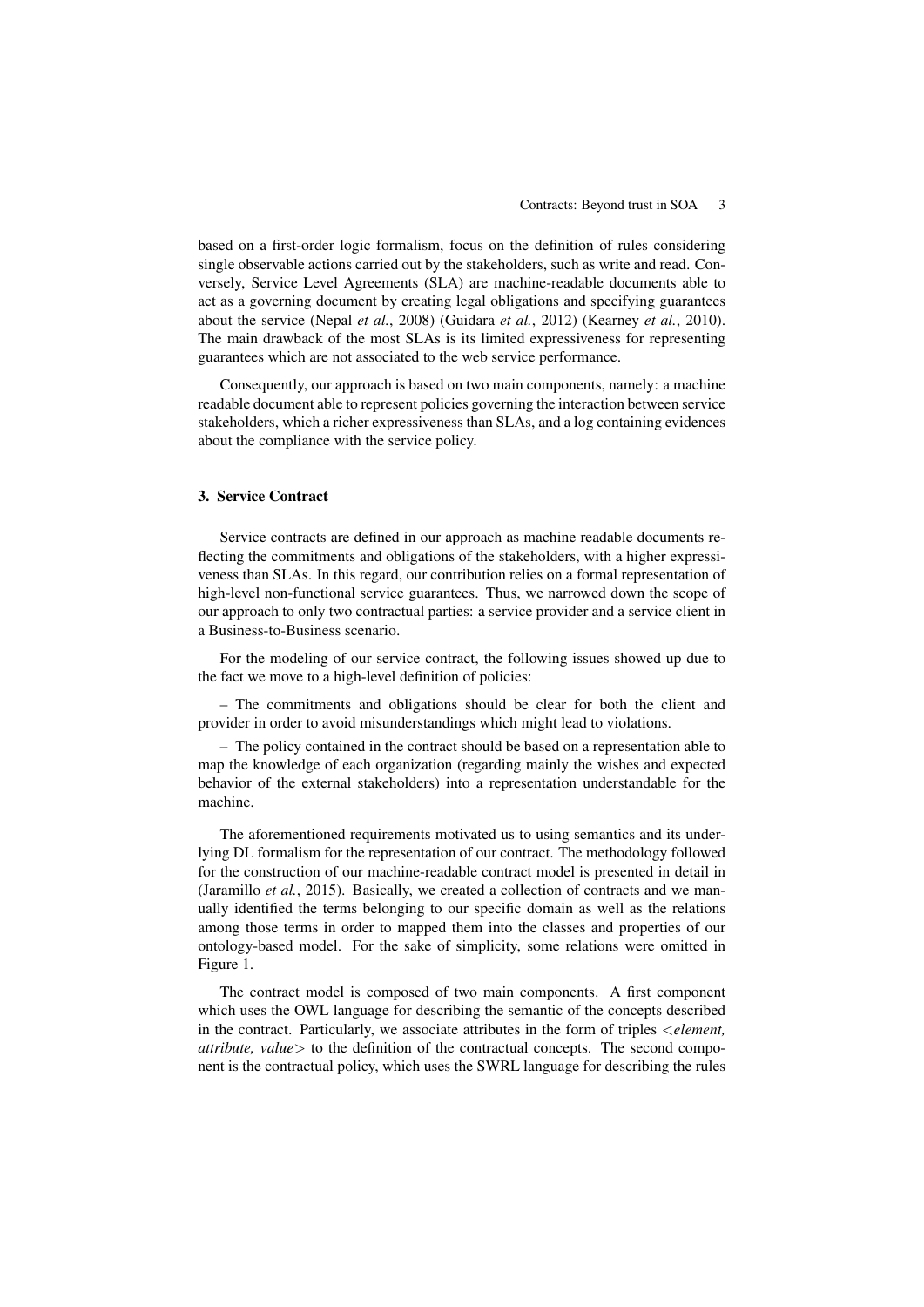### 4 ISI. Volume  $y - n^{\circ} y/2016$



*Figure 1. Ontology-based Contract Model*

governing the service provision. Note that such a rules could be set either by the provider or the client. As depicted in Figure 1, the policy is a set of rules composed of a subject, an object, a right, a purpose and an attribute-based context. Rules represent therefore the recommendation, obligation, prohibition or permission to execute a right on a object if a certain conditions are fulfilled. In our model, objects are not limited to file or data categories but to the elements defined in the ontology. Similarly, a right is not limited to single actions but they are more coarse-grain and complex activities indicating the external partner "behavior" that need to be controlled during the service provision. Some examples of rules are *(i)* The provider must follow the standard X when process the client's personal information, *(ii)* The provider may delegate the activity W only if the activity is late and the delegate commits to carry out the activity on time.

#### 4. Contract Evidences

As it was previously mentioned, in our policy we do not focus on single observable actions but in more complex behaviors that an external partner may perform during (or after) the service provision, and which may put a contractual party in a disadvantaged situation. Since it is not possible to monitor all the possible behaviors of the contractual parties, firstly by legal reasons and secondly because a behavior is by definition abstract in nature, we propose to attach some evidences to rules described in the policy.

Unlike current SLAs monitoring techniques, in our approach we do not verify the compliance of the policy in real-time or to check the truthfulness of the provided evidence. By contrast, we use evidences as a kind of guarantee. In this way, the mere existence of the evidence could be used to assign responsibilities in case of faults. That is to say, if, for instance, an information leakage is suspected, the sent evidences are used to prove the behavior of the external partner.

A log, recorded during the service provision, collects the evidences and metainformation proving compliance with the service contract. Listing 1 shows an excerpt of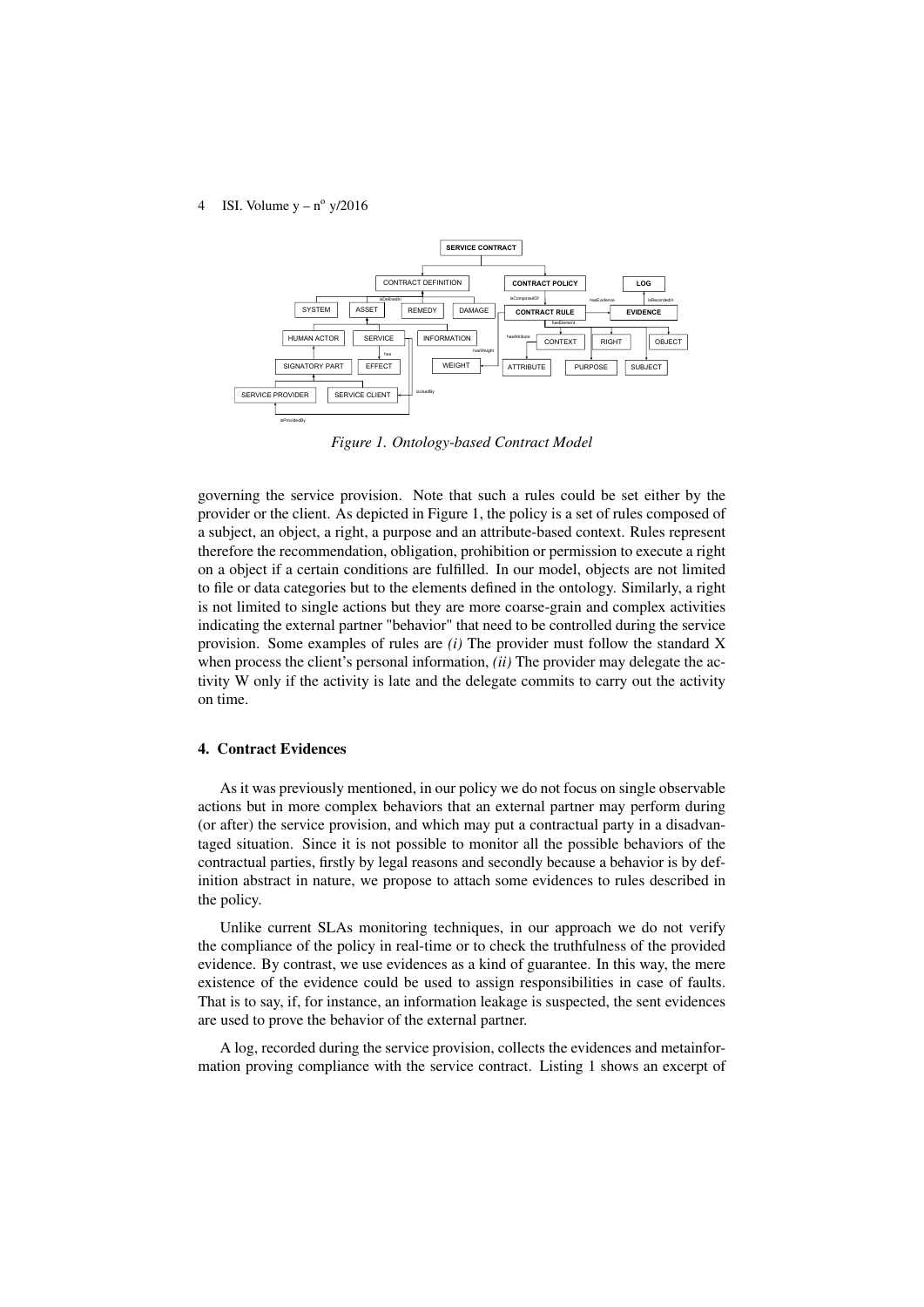the log describing the evidence *myFirstEvidence* which represents the digital signature of a contractual party named *John Smith*. As shown in the tag <*isEvidenceOf*> that evidence is created for proving compliance with Rule15.

Listing 1: Concrete Representation of Evidences

| <rdf: description="" id="#myFirstEvidence" rdf:=""></rdf:>                                                               |
|--------------------------------------------------------------------------------------------------------------------------|
| <rdf:type rdf:resource="http://ontology/ContractPolicy#Evidence"></rdf:type>                                             |
| <description> Description of the evidence linked to the rule 15 </description>                                           |
| <isevidenceof rdf:resource="http://ontology/ContractPolicy#myRule15"></isevidenceof>                                     |
| <abstractverificationelement rdf:resource="http://ontology/ContractPolicy#SubjectElement"></abstractverificationelement> |
| $\langle$ rdf: Description >                                                                                             |
| <rdf: about="SubjectElement" description="" rdf:=""></rdf:>                                                              |
| <concreteverificationelement_rdf:resource="johnsmith"></concreteverificationelement_rdf:resource="johnsmith">            |
| <abstractevidence rdf:resource="http://ontology/ContractPolicy#IdentityEvidence"></abstractevidence>                     |
| $\langle$ rdf: Description >                                                                                             |
| <rdf: about="IdentityEvidence" description="" rdf:=""></rdf:>                                                            |
| <concreteevidence rdf:resource="http://ontology/ContractPolicy#Signature"></concreteevidence>                            |
| $\langle$ rdf: Description >                                                                                             |
| <rdf: about="Signature" description="" rdf:=""></rdf:>                                                                   |
| <evidencelocation>http://localhost:8080/evidences/mySignature.ks </evidencelocation>                                     |
| $\langle$ rdf: Description >                                                                                             |
|                                                                                                                          |

# 5. Discussion

As part of the risk management process, organizations implement internal policies that allow to protect and guarantee some security criteria to their assets. Indeed, assets such as business data, processes, customer data, systems or equipment represent competitive advantages and could make the difference in front of their competitors. However, in collaborative environments, some assets are shared and this inherent loss of control makes that asset vulnerabilities may be exploited. Thus, a shortcoming regarding security is associated to the lack of information and strategies that may be used to guarantee that external partners comply with such established policies. Moreover, these vulnerabilities introduce risks that are reflected in organizational consequences such as legal sanctions, economic penalties, loss of clients, reduction of client satisfaction or decreasing of the reputation. Our approach could be used to reduce those risks by defining high-level business rules aiming the control on shared/delegated assets.

Similarly, another important perspective resulted of this work is associated to the accountability process. Accountability plays an important role in collaborative risk management. According to the Directive 95/46/EC "if the controller fails to respect the rights of data subjects, national legislation must provide for a juridical remedy; whereas any damage which a person may suffer as a result of unlawful processing must be compensated for the controller, who *may be exempted from liability if he proves that he is not responsible for the damage* [...]". Clearly, the use of logs and evidences are conceived as a tool for proving compliance with policies and regulations, which could avoid or reduce negative organizational impacts due to undesirable behaviors by external stakeholders.

Finally, a last perspective is associated to the selection of a particular partner for the service provision. Indeed, evidences established in the contract as part of the policy could be used for choosing partners that guarantee their behavior. For example, a particular service provider could be selected if he guarantees that he attaches his digital signature each time he modifies a shared asset.